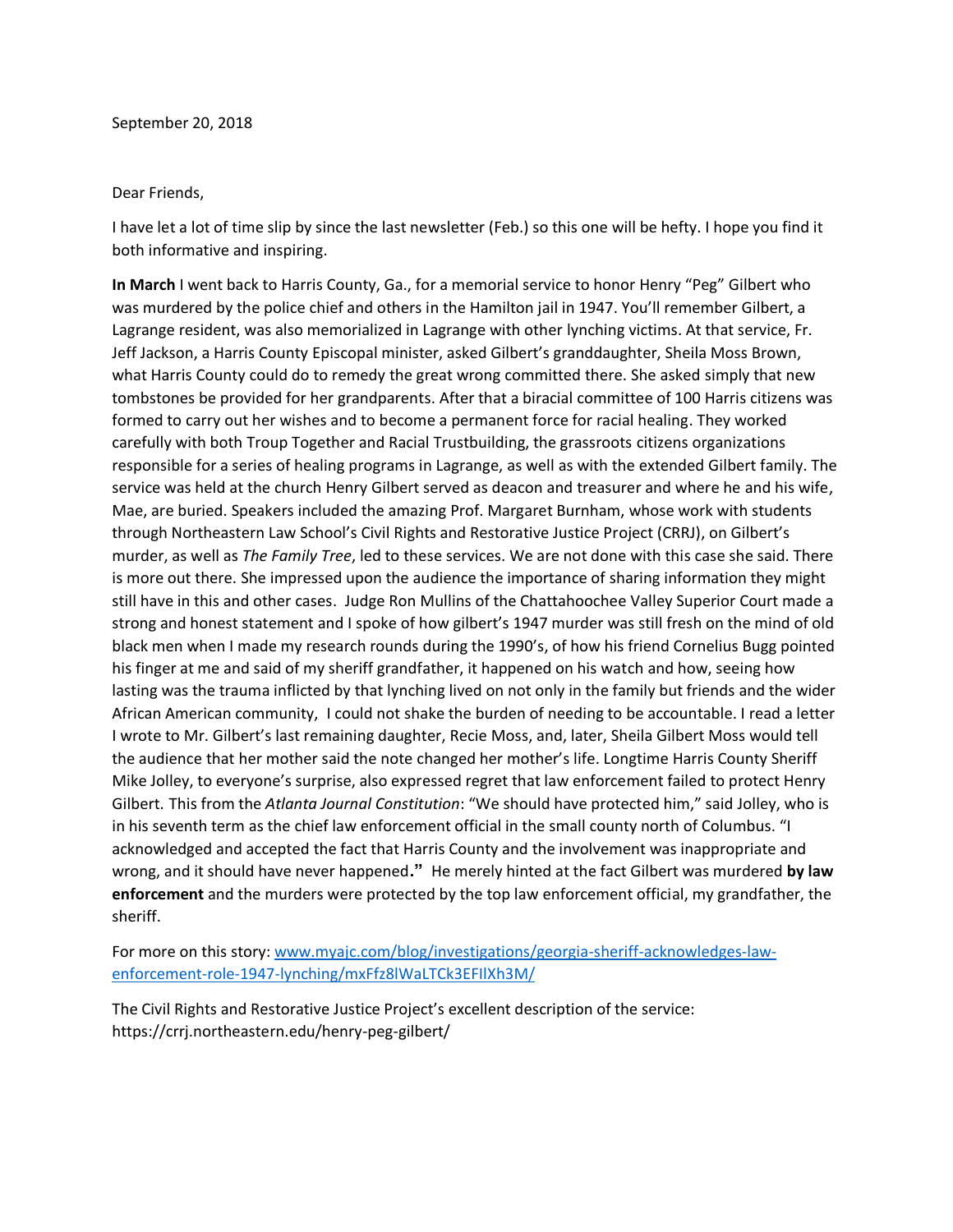## Sheila Moss and I appeared on Georgia Public Broadcasting in May to discuss this story: [http://www.gpbnews.org/post/her-grandfather-was-lynched-georgia-70-years-ago-there-was-no](http://www.gpbnews.org/post/her-grandfather-was-lynched-georgia-70-years-ago-there-was-no-therapy-back-then)[therapy-back-then](http://www.gpbnews.org/post/her-grandfather-was-lynched-georgia-70-years-ago-there-was-no-therapy-back-then)

Sheila and I will be panelists in October at a 3-day conference in New Orleans entitled "Linking the Past and Present: Addressing the Harm of Racial Violence by Law Enforcement" and co-sponsored by CRRJ and the National Network for Safe Communities "to consider new ways of understanding and addressing the legacy of historic harm done by law enforcement to communities of color." Chief Lou Dekmar, president of the International Association of Chief of Police and other police chiefs and officers will participate as well as Prof. Burnham.

In April I joined African American family members and many others with whom I have worked for two decades to bring recognition and reparation to lynching victims and their descendants in Montgomery, Alabama, for the opening of Equal Justice Initiative's magnificent Slavery Museum and Memorial for Peace and Justice. Each corner I turned seemed to bring forth another old friend and memory worker: Henry Banks, an African American journalist from Duluth, Mn., who xx years ago raised \$400,000 for the first local lynching memorial; Warren Read, who confessed his grandfather's Duluth lynching crime in *The Lynching in Me,* walked hand in hand with a descendant of one of his grandfather's victims. I spent good time with Dr. Fran Kaplan and Brad Pruitt, two of the principal people behind Milwaukee's America's Black Holocaust Museum (abhmuseum.org) and conveners of an excellent conference on lynching memorialization in '16. I spent some time with Christopher Squires and his grandmother Deborah Dawson, descendants of people enslaved by my ancestors, discussing some of the sad stories the Memorial tells, and joined Jackie Irvine and her sisters Jennifer Jordan and Angela Davis and other family members at the Slavery Museum; they are African American cousins through John Moore, the youngest man lynched in Hamilton in 1912.

This historic occasion generated a great outflow of research and writing about lynching history, which has continued until now. I was commissioned to write an article for *The Guardian,* published the day before the Opening[. https://www.theguardian.com/profile/karen-branan](https://www.theguardian.com/profile/karen-branan) It was reprinted in the Atlanta Journal Constitution. I am now writing a blog about all the local activity around lynching generated by EJI's National Memorial for Peace and Justice. Here's a brief look:

Each of the 800-plus columns hanging there represents a county. Each contains a list of names. Each column has a twin lying in the grass some distance away. Each column waits to be claimed by its county, a sign that county has studied the lynching, has found ways to atone for the lynching, has made a proper public space for it to be displayed an respected. I look at some counties to see how this brilliant call to claim a column is being treated. If you have any information to add to the article, please send it.

**In early May** Jackie Jordan Irvine and I were invited to appear with NYTimes reporters Rachel Swarns and John Eligon Facebook/Live. We skyped from our living rooms and I, being ignorant of the program, guessed that maybe a half dozen folks were watching. You can imagine my surprise when I later realized we had 260,000 viewers. Even more surprising was when I discovered my photo with Jackie at the Slavery Museum on the front page of the *Times*, directing readers to a story on p. 14. <https://www.facebook.com/nytimes/videos/racenyt-a-lynchings-legacy/10151571922669999/>

Hundreds of comments in both the Facebook Live and *Times* story are interesting….some the same old predictable "I didn't lynch anybody" bosh and others demonstrating a great hunger in the country for